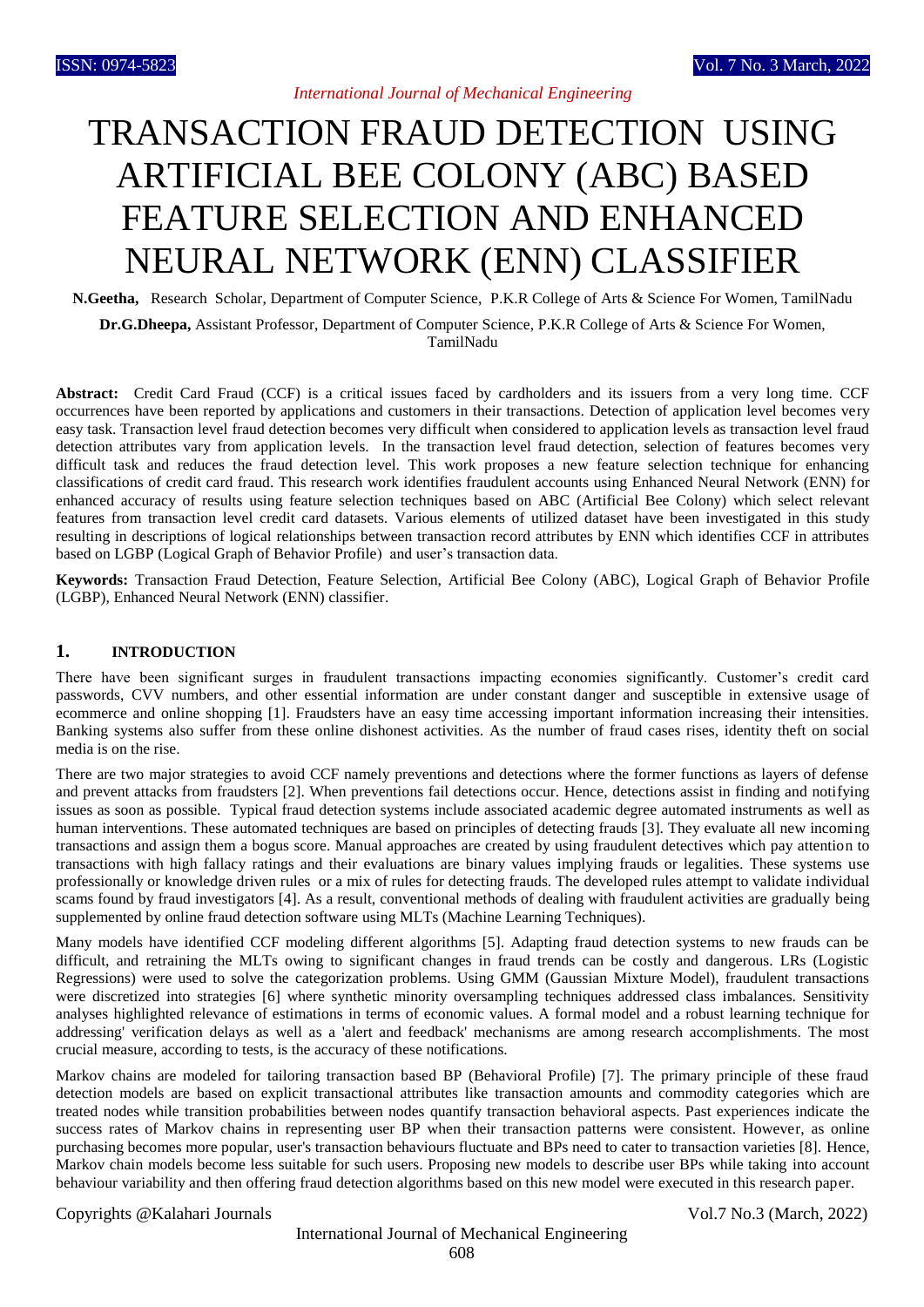In order to increase classifier's performances this research work introduces feature selections from transaction level credit card datasets based on ABC for the detection of CCF. This work identifies fraudulent accounts using ENN in classifications and then improves accuracy of results using feature selections.

The rest of the research work is organized as follows, Section 2 discusses the CCF detection techniques including supervised and unsupervised learning approaches. Section 3 describes the proposed fraud detection technique. Section 4 illustrates the results and discussion. Section 5 deals with the conclusion and future work.

# **2. LITERATURE REVIEW**

In this section some of the techniques for identifying the CCF using advanced strategies are discussed.

Whitrow et al [9] proposed categorizations as well as cost based performance metrics that were practically applicable. Their techniques were used in two case studies with real data. Transaction aggregations have been proven to be beneficial in a variety of situations, though limited to certain cases. Moreover, duration of aggregations have significant influences on performances. While using RF (Random Forest) in classifications, aggregations appear to be particularly successful. Additionally, RF outperformed other classification approaches including SVM (Support Vector Machine), LR (Logistic Regression) and KNN (K-Nearest Neighbour). Aggregations also offer the benefit of not requiring properly labeled data and are more resistant to population drift effects.

Bahnsen et al [10] presented TAS (Transaction Aggregation Technique) that could provide new sets of characteristics based on evaluations of transaction time's periodic pattern using von Mises distributions. Subsequently, using genuine CCF dataset from a prominent European card processing firm the study compared their scheme with other detection methods for assessment of CCF and their selected characteristic set influences on outcomes. Their results revealed 13% improvement in savings when their recommended periodic characteristics were included in techniques.

Van Vlasselaer et al. [11] detected CCF in online business transactions. Their proposed scheme combined incoming transactional information (internal) with the executing user's prior spending historical information (external). The study used RFM (Recency– Frequency–Monetary) foundations which leveraged on networked merchants and cardholder information for projecting suspicion ratings which were based on the time of executions. Their findings demonstrated that intrinsic network based characteristics were two sides of the same coin and performing models have AUC (Area Under Curve) values greater than 0.98 when the aforesaid two types of features are combined.

To detect CCF, Jha et al [12] devised a technique based on transaction aggregation strategy. Their project aggregated transactions to record customer's buying behaviour prior to transactions which were then aggregated to estimate models for detecting fraudulent transactions. Also, for transaction aggregations and model estimations, the study used real time credit card transaction data acquired from international credit card operations.

Systems designed to detect CCF can be very complex mainly due to data's non-stationary distributions, exceptionally skewed distributions of classes and incessant streams of transactions. Dal Pozzolo et al [13] demonstrated that effective algorithms for detecting CCF using MLTs (Machine Learning Techniques). Credit Card transactional data cannot be found in public domains mainly due to their privacy and confidentiality concerns. This leads to arbitrary questioning and assumptions leaving issues unresolved or creating deficiencies in methods that detect CCF.

Correa Bahnsen et al [14] generated new characteristics by applying von Mises distributions on transaction times to analyze behaviours that were not common. In comparisons of detection algorithms of CCF, the study analyzed how different sets of features influence findings using actual CCF dataset from a European card processing firm. Their results revealed 13% improvement in savings when their recommended periodic characteristics were used. Their approach suggested is now being integrated into fraud detection systems of the aforementioned card processing organization.

LSTM (Long Short-Term Memory) networks were introduced by Jurgovsky et al [15] to evaluate transaction sequences. LSTM enhanced detection accuracy on offline transactions where cardholders were physically present at merchant sites when compared to baseline RFs based classification. Manual feature aggregation procedures are beneficial to sequential and non-sequential learning systems. Following reviews of true positives, it was discovered that both methodologies detected various types of frauds, indicating that the two could be used together.

Carcillo et al. [16] proposed SCARFF (SCAlable Real-time Fraud Finder) which was a combination of Kafka, Spark, and Cassandra (Big Data technologies) and MLTs to addresses imbalances, non-stationary attributes and feedback latencies. Their experimental results of voluminous credit card transaction databases indicated that their approach was precise, efficient and scalable on most of the transactions.

Wiese et al [17] simulated inherent time series sequences for transaction similarity where MLTs assessed transactional sequences. The strategy simulating time in this context could be more resilient to modest alterations in genuine buying behaviours. LSTM combined with SVM were experimented on real time credit card transactions. The study focused on proper selection of features, data pre-processing and evaluation metrics to provide clear bases for comparisons where the latter would facilitate comparison of results obtained from MLTs to datasets biased towards CCF.

Dal Pozzolo et al [18] detected frauds based on ensembles and sliding-windows. The study demonstrated that separate classifier training on feedbacks, delayed labels and aggregations can be very successful strategies. Their experiments on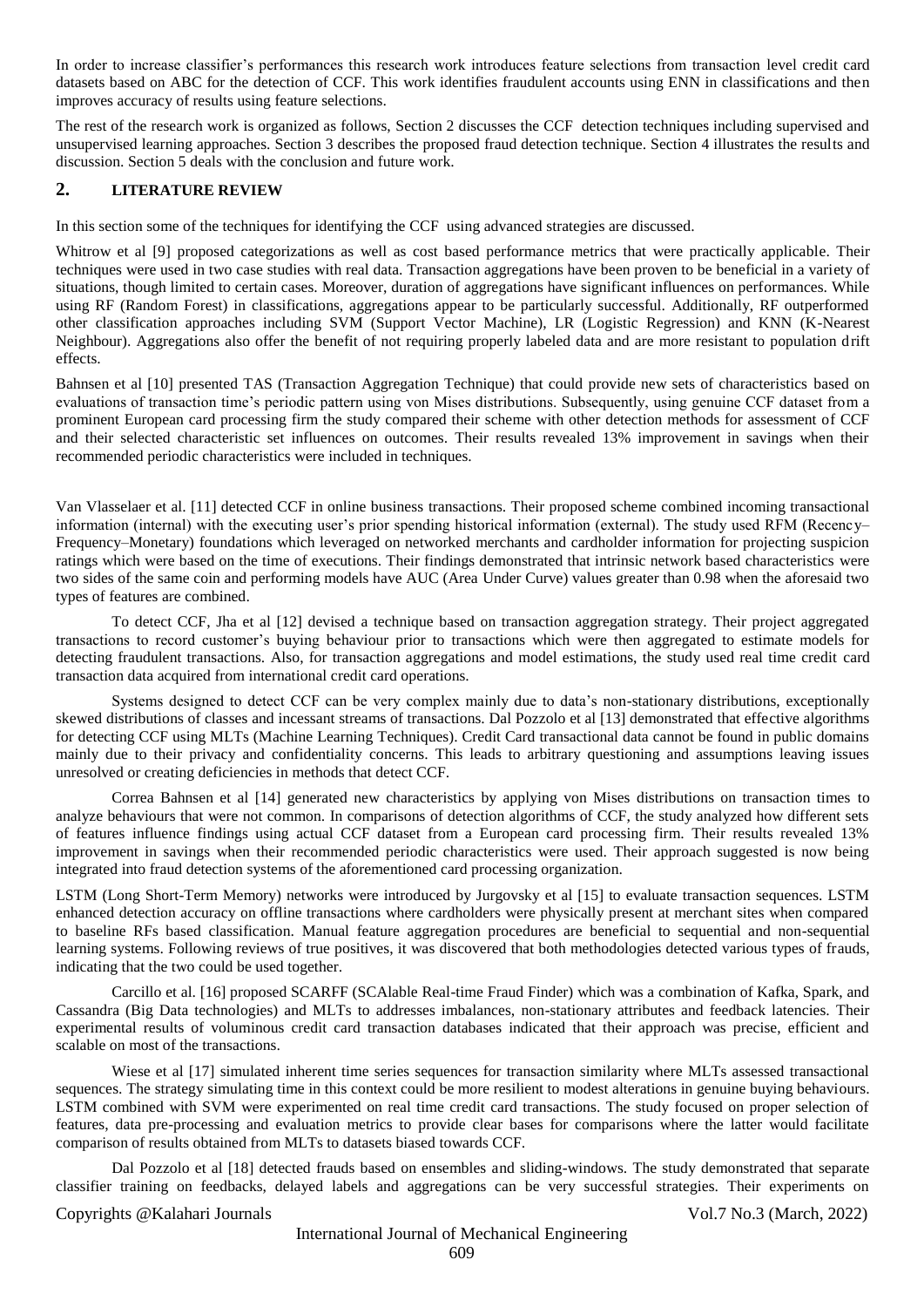voluminous real world transactional datasets revealed that their suggested technique significantly enhanced alert precisions, a key concern for investigators of frauds.

To capture fraud behavioral patterns while learning from labeled data, Fu et al [19] proposed CNN (Convolution Neural Network) for fraud detections where feature matrices represented large amounts of transactional data. CNN is used to assess dormant samples or patterns in data and when tested on real transactions of a bank, it was demonstrated that their technique outperformed many other existing approaches.

Increased activities in terms of online purchases makes it clear that user's transaction behaviours vary often and their BP should be able to define variability of transactions. Conventional models are inadequate for such consumers and hence this work focuses on detecting fraudulent transaction based on the user's BP.

# **3. PROPOSED METHODOLOGY**

This work proposes a new model to describe a user's BP while taking into account behaviour variety for fraud detections. Main contributions of this work are detailed below:

1. Sorting characteristics of transactional records in alphabetical order and subsequently classifying attribute values for the construction of LGBP or abstracts that cover user's transactions.

2. Relevant features from credit card datasets at the transaction level were selected using ABC.

3. ENN represents logical relationships between transaction record's attributes. LGBP and user's transaction records are used for computing fraud detection values in attributes.

> Artificial Bee Colony (ABC) based Enhanced Neural Network (ENN) and Logical Graph of BP (LGBP) Transaction Fraud Detection

#### **Figure .1. Proposed Transaction Fraud Detection Technique**

#### **3.1. BP (Behavior Profile)**

BP constructed from transactions and transaction logs.

#### **Definition 1 (Transaction Record):**

Transaction records *r* encompass *m* attributes and mathematically stated as  $r =$  $\{a_1, a_2, \ldots, a_m | a_1 \in A_1, a_2 \in A_2, \ldots, a_m \in A_m\}$  where  $A_i = \{a_1^i, a_2^i, \ldots, a_n^i\}$  implies values of the i th attribute and  $n_i = |A_i|$ .

For users  $(u)$ , their transaction logs are sets of information about executed transactions within a period of time denoted as  $L_u = \{r_1^u, r_2^u, \dots, r_{n^u}^u\}$  where  $n^u = |L_u|$ .

In original records, certain information needs to be pre processed where identical records are retained in *Lu* to describe the user's behaviors.In simple terms, if *Ru stands for* distinct records in *Lu, then Ru stands for* a set while*Lu implies a* multi-set.

The characteristics present in transaction records are listed in Table 1 lists where seven most significantcharacteristics are displayed in the following order: Merchant\_id, Average Amount/ transaction/ day, Daily\_chargeback\_avg\_amt, 6\_month\_avg\_chbk\_amt, 6-month\_chbk\_freq,Transaction\_amount, Total Number of declines/day.

The construction of LGBP of user based on merchant \_id and transaction log which reflects dependent relationships of all attribute values covering all transactions. Initially all attribute values found in user u's transaction records are abstracted using:

$$
A_1^u = \{ a \in A_1 | \exists r \in R_u : a \in r \}
$$
  
\n
$$
A_2^u = \{ a \in A_2 | \exists r \in R_u : a \in r \}
$$
  
\n(1)

$$
A_3^u = \{a \in A_2 | \exists r \in R_u : a \in r\}
$$
 (3)

Copyrights @Kalahari Journals Vol.7 No.3 (March, 2022)

International Journal of Mechanical Engineering 610

… …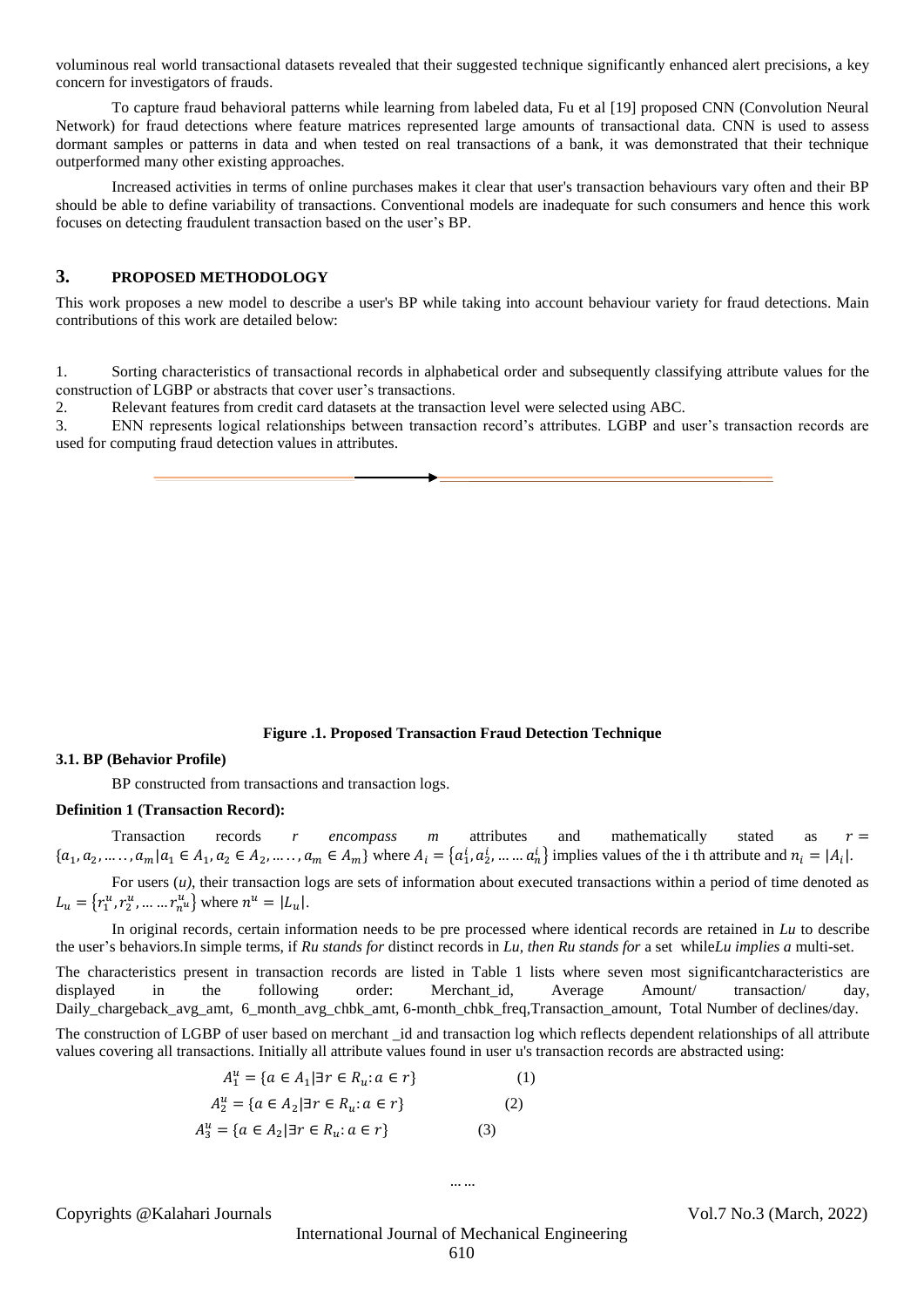$$
A_m^u = \{a \in A_m | \exists r \in R_u : a \in r\}
$$
 (4)

It can be seen clearly that  $A_1^u \subseteq A_1, A_2^u \subseteq A_2, \dots \dots \text{ and } A_m^u \subseteq A_m$  and maintaining generality can be denoted as  $A_i^u =$  $\{a_1^i, a_2^i, \dots, a_{n_i^u}^i\}$  in which  $n_i^u = |A_i^u|$  for each  $i \in \{1, 2, \dots, m\}$ .

# **Definition 2 (LGBP):**

Assuming  $L_u = \{r_1^u, r_2^u, \dots, r_{n^u}^u\}$  represents user's (u) transaction logs, then LGBPof u is a directed acyclic graph  $G_u$  $(V_u, E_u)$ , where:

- 1)  $V_u = \{a_s, a_e\} \cup A_1^u \cup A_2^u \cup ... \cup A_m^u$  and  $a_s$  implies first transaction node while  $a_e$  represents the last transaction node;
- 2)  $\forall a \in A_1^u, (v_s, a) \in E_u;$
- 3)  $\forall a \in A_1^u, (a, v_e) \in E_u;$
- 4)  $\forall i \in \{1,2,\ldots,m-1\}, \forall a \in A_i^u, \forall a' \in A_{i+1}^u: (a,a') \in E_u$  if and only if  $\exists r \in R_u: a \in r \land a' \in r$ .

| <b>Transaction</b> | <b>Transaction Attributes</b> |                                       |                                  |                             |                                     |                                |                                          |  |  |
|--------------------|-------------------------------|---------------------------------------|----------------------------------|-----------------------------|-------------------------------------|--------------------------------|------------------------------------------|--|--|
| <b>Records</b>     | Merchant id                   | Average<br>Amount/transac<br>tion/day | Daily_char<br>geback_av<br>g_amt | $6$ _month_avg_<br>chbk amt | 6-<br>month_chbk<br>$_{\rm -}$ freq | <b>Transacctio</b><br>n_Amount | <b>Total</b><br>Number of<br>declines/da |  |  |
| $r_1^u$            | $M^1_{id}$                    | <b>SM</b>                             | LO                               | YE                          | YE                                  | $(0-200)$                      | $(0-5)$                                  |  |  |
| $r_2^u$            | $M_{id}^2$                    | AV                                    | H                                | N <sub>O</sub>              | NO                                  | $(0-200)$                      | $(6-10)$                                 |  |  |
| $r_3^u$            | $M_{id}^3$                    | <b>SM</b>                             | LO                               | YE                          | N <sub>O</sub>                      | $(1000-200)$                   | $(11-15)$                                |  |  |
| $r_4^u$            | $M_{id}^4$                    | AV                                    | H                                | NO.                         | YE                                  | $(1000-2000)$                  | $(16-20)$                                |  |  |

**Table 1. Example of Transaction Log**



**Fig. 2 – User's LGBP built from transaction logs of Table 1.**

# **Definition 3 (Prepaths):**

Let  $Gu = (Vu, Eu)$  be the LGBPs of user u.  $\forall v \in Vu$ , prepaths(v) is the set of all directed paths from node *as* to node *v* in *Gu*.

## **Definition 4 (Post nodes):**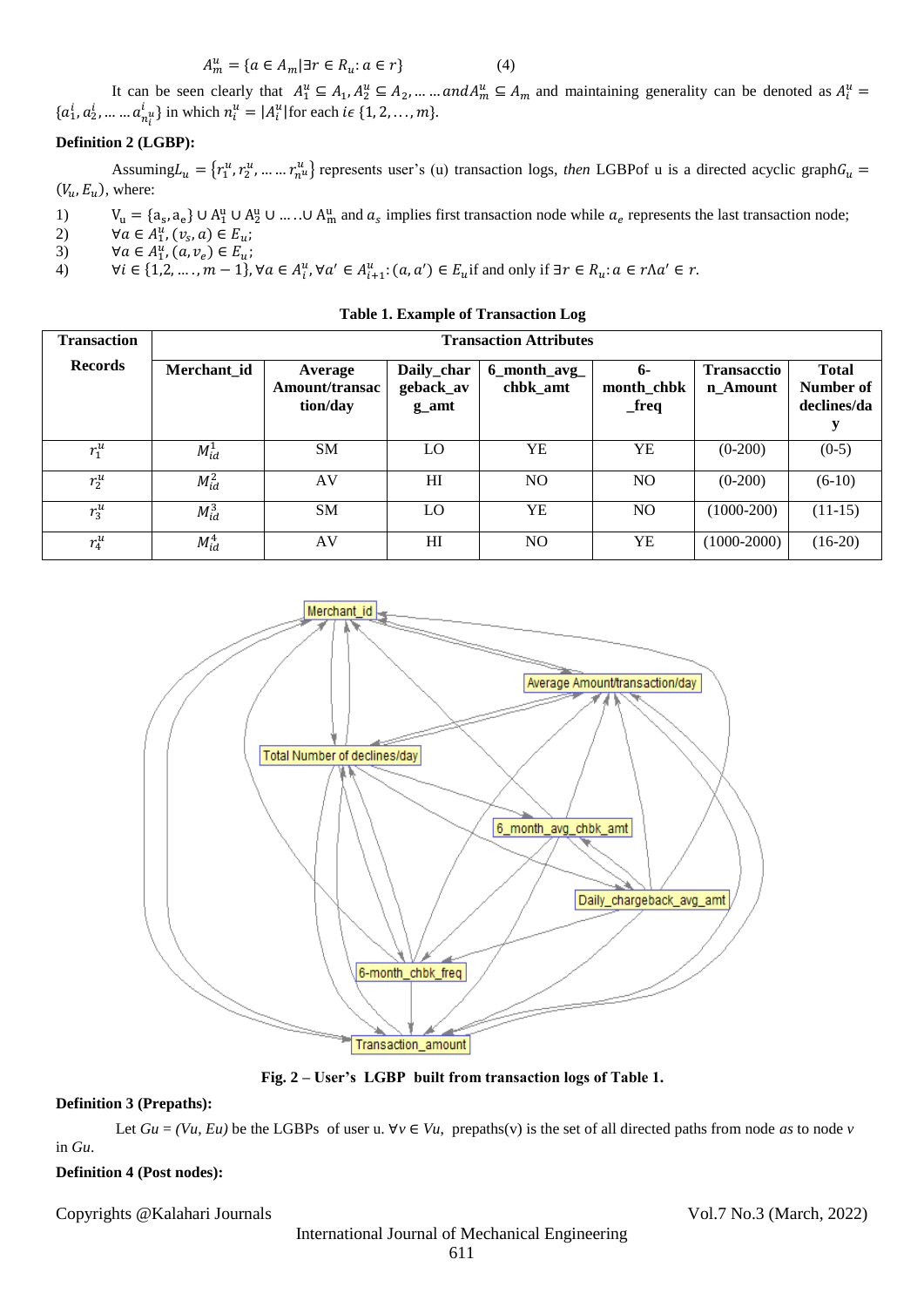Let  $Gu = (Vu, Eu)$  be the LGBPs of  $u, \forall v \in Vu$ , postnodes(v) is the set of nodes that are directly reached from *v* in  $Gu$ . For example, there are four directed paths which is illustrated in Figure. 2 and it is derived as,

$$
\sigma_1 = a_s. M_{id}^1. SM. LO. YE. YE. (0,200). (0,5) (5)
$$

$$
\sigma_2 = a_s. M_{id}^2. AV. HI. NO. NO. (0,200). (6,10) (6)
$$

$$
\sigma_3 = a_s. M_{id}^3. SM. LO. YE. NO. (1000,200). (11,15) (7)
$$

$$
\sigma_4 = a_s. M_{id}^4. AV. HI. NO. YE. (1000,2000). (16,20) (8)
$$

From the above equation the prepath and the post nodes are defined and its state transition, diversity co-efficient are calculated using the HMM model.

#### **Definition 5 (Behavior Profile):**

If  $Lu = \{r_1^u, r_2^u, \dots, r_{n^u}^u\}$  represents user *u*'s log oftransactions then BP*u* = *(Vu, Eu, , Mu,*  $\omega_u$ *) stands for u*'s *BP* where:

1)  $Gu = (Vu, Eu)$  representsu's LGBP;

2)  $Mu = \{Mv | v \in Vu\}$  represents transition probabilities based on node paths [20] of *Gu*;

3)  $\omega_{\nu}$  is the diversity coefficient of *u*.

BPs are created for users based on their individual transaction logs. Proposed technique for determining acceptable transaction records to BPs in detailed in the next section.

#### **3.2. Feature selection using ABC**

Feature selection aims at finding groups of qualities that can be correlated or linked to classes and not other attributes in the collection This research work uses ABC to minimize class imbalances of inputs.

Algorithmic ABC [21] are recent optimization approaches that mimic complex honey bee's foraging behaviours. Swarms are groups of bees that can successfully complete tasks by working together. Bee swarms in ABC consists of three types of bees namely Employed, onlookers, and scouts. The employed bees forage for food within their immediate environments and bring it to the notice of onlooker bees which select suitable food sources from employed bee discoveries. The food choices are made in terms of quality (higher fitness). A certain number of employed bees turn into scout bees for tracing new food sources. Raw transactional data (diversity coefficients and state transition probabilities) from LGBPs were used in this study's feature selection process for improving the performance level of CCF detections.

In executions of algorithmic ABC, the swarm's initial half is full of employed bees while the other half has onlooker bees and the counts of either category of the bees form the count of swarm's solutions.

The ABC randomly generate starting populations of food sources (solutions) with SN (swarm size) solutions. Assuming  $Xi =$  ${x_i,1, x_i,2,...,x_i,D}$  represent swarm's *i*th solution with dimension D, then Xi (Employed Bee) develops a new candidate solution  $Vi$  in its immediate vicinity, as follows:

$$
v_{i,j} = x_{i,j} + \Phi_{i,j} \cdot (x_{i,j} - x_{k,j})
$$
 (9)

where Xkrepresents candidate solution selectedrandomly ( $i = k$ ) while istands for randomized index that is chosen from the set  $\{1, 2, \ldots, D\}$ , and  $\phi i, j$  is a random number within [-1, 1]. On generation of new candidate solution Vi, a greedy selection is used. Only when fitness of newly generated solutions  $(Vi)$  is better than parents  $(Xi)$ , then parents are updated with new solutions. When all employed bees complete their search, waggle dances are done by them to communicate information on food sources to onlooker bees which then evaluate the amount of available nectar and select sources whose probabilities are proportional to nectars. These probabilistic selections are roulette wheel selections as stated below:

$$
P_i = \frac{fit_i}{\sum_{j=1}^{SN} fit_j}
$$
 (10)

where fit*i* stands for ith swarm solution's fitness. It can be observed that better values of *i* imply that it will be chosen as a food source. When there is no improvement in positions of food sources after specific cycle counts (limits), the food sources are abandoned. Assuming X*i* becomes the abandoned food source, then scout bees search a new food source for replacements of X*i*  using:

$$
x_{i,j} = lb_j + rand(0,1) \cdot (ub_j - lb_j)
$$
 (11)

Where  $lb$  - lower limits of the ith and jth dimensions,  $ub$  - upper limit of the ith and jth dimensions, rand(0, 1) are numbers generated in the interval [0, 1] based on normal distributions.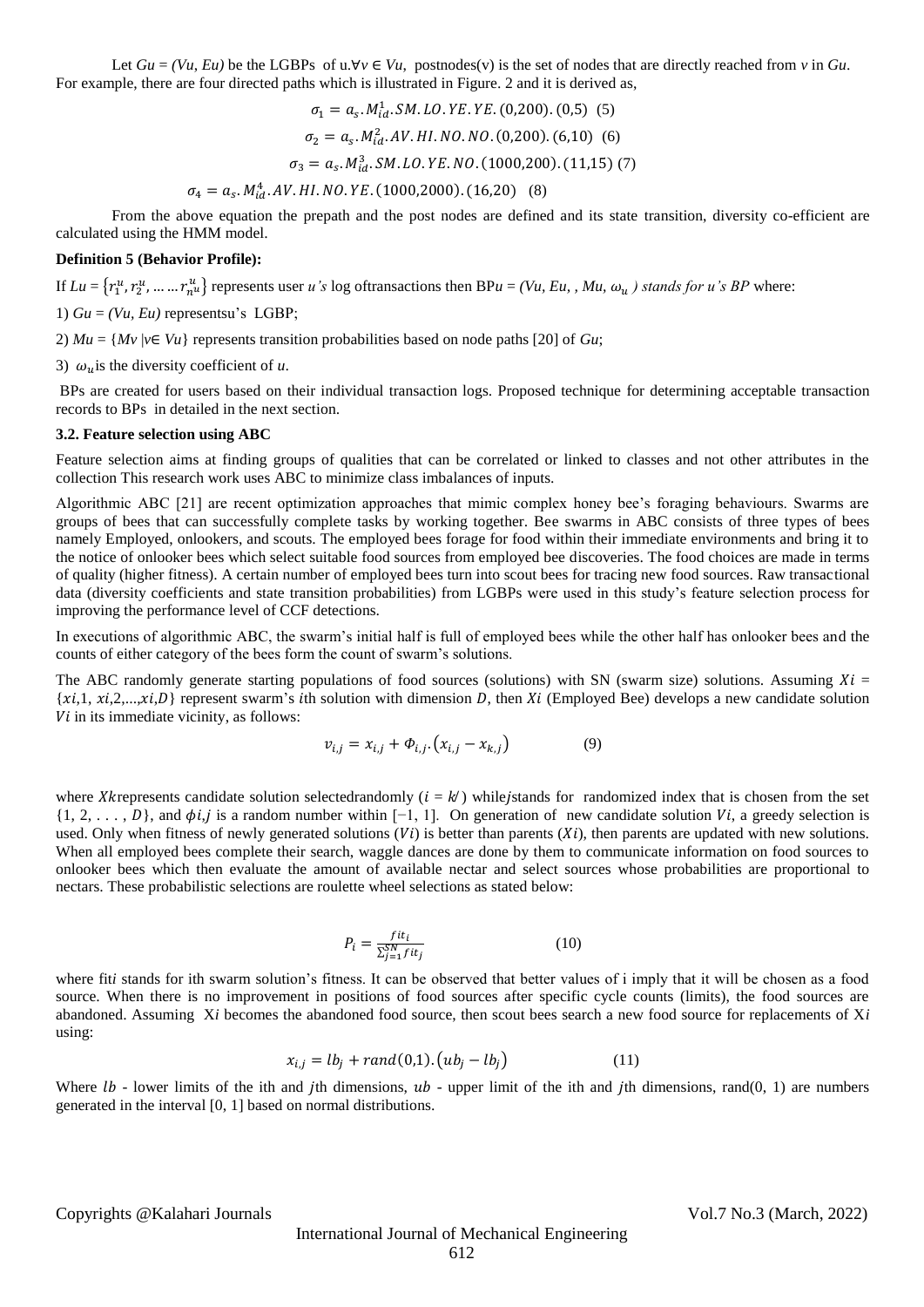| <b>Input: Raw transaction data (Behavior Profile)</b><br><b>Output: Optimal transaction data</b>                  |                                                                            |  |  |  |  |  |
|-------------------------------------------------------------------------------------------------------------------|----------------------------------------------------------------------------|--|--|--|--|--|
|                                                                                                                   | 1. Initialize the set of card holders data $x_i$ , $i = 1, 2, \dots, SN$ . |  |  |  |  |  |
| 2. Evaluate each $x_i$ , $i = 1,2,$ SN.                                                                           |                                                                            |  |  |  |  |  |
| 3. While" good" solutions do not reach predetermined max iterations count do                                      |                                                                            |  |  |  |  |  |
| 4. For $i=1$ to SN do<br>/* Employed bees phase $*/$                                                              |                                                                            |  |  |  |  |  |
| 5. Generate $u_i$ with $x_i$                                                                                      |                                                                            |  |  |  |  |  |
| 6. Evaluate $u_i$                                                                                                 |                                                                            |  |  |  |  |  |
| 7. if $fit(u_i) \geq fit(x_i)$ then                                                                               |                                                                            |  |  |  |  |  |
| 8. $x_i = u_i$                                                                                                    |                                                                            |  |  |  |  |  |
| 9. for $i=1$ to SN do                                                                                             | /* Onlooker bees phase */                                                  |  |  |  |  |  |
| 10. Choose Employed bees                                                                                          |                                                                            |  |  |  |  |  |
| Attempt to enhance quality of food sources bassed on the step<br>11.                                              |                                                                            |  |  |  |  |  |
| Create new random food source when they do not improve in successive iterationss /*<br>12.<br>Scout bees phase */ |                                                                            |  |  |  |  |  |
| 13.                                                                                                               | Remember best food sources achieved till now;                              |  |  |  |  |  |
|                                                                                                                   |                                                                            |  |  |  |  |  |

# **3.3. Fraud Detection using Enhanced Neural Network (ENN)**

This research work uses enhanced neural network model to detect fraudulent transactions. The Artificial Neural Network (ANN) frequently struggle to manage limited amounts of high-dimensional inputs, resulting in a computational strain. To solve this problem, this research work proposed a Modified Discrete Wavelet Transform (MDWT) for smaller dimensional representation of larger raw vectors for effectively reducing the dimensionality of the problem. ANN can function similarly to human brains, when trained this network properly and learn by example, much like people and are regarded as excellent classifier. Large disparities between legitimate and fraudulent transactions are prominent features of credit card traffics.Simultaneously, public data is also hardly accessibledue to privacy concerns.

NN (Neural Network) can detect CCF by mimicking human brains [22]. They can handle classification issues, it is feasible to identify CCF using them. Customers who pay with credit cards establish predictable trends which is utilized to classify the data. Using previously acquired data, NN are trained to recognize CCF. This data includes information such as the cardholder's occupation, income, credit card number, large purchases and transaction frequency. NNs use this information to determine transactions carried out by cardholders. When a credit card is used, the system compares the transaction information to information kept from prior transactions. If the data follows the pattern, the card is probably certainly used by the owner. If there isn't a match, it doesn't rule out the possibility of fraud, but it certainly raise the stakes.

## **3.3.1. Working principle (classification)**

CCF detections in this work employs the same mechanism as human brain functioning which learn from past experiences and use them to take decisions in day to day lives. When consumers use credit cards, the patterns on credit card usage are set or predictable. NNs are trained about specific patterns of using credit cards by consumers usage data of previous one or two years. NNs are trained using information about several categories concerning card holders including their Average Amount/transaction/day,Daily\_chargeback\_avg\_amt and transaction amounts as illustrated in Figure 3. Regardless of credit card usage patterns, NNs are also trained on numerous CCF that banks have previously faced. Based on the pattern of credit card usage, NNs assess if the transactions are genuine. When unauthorized users use credit cards, NNs based fraud detection systems compare patterns used by fraudsters against patterns of original cardholders on which they are trained, if the patterns match NNs accept transactions as legitimate.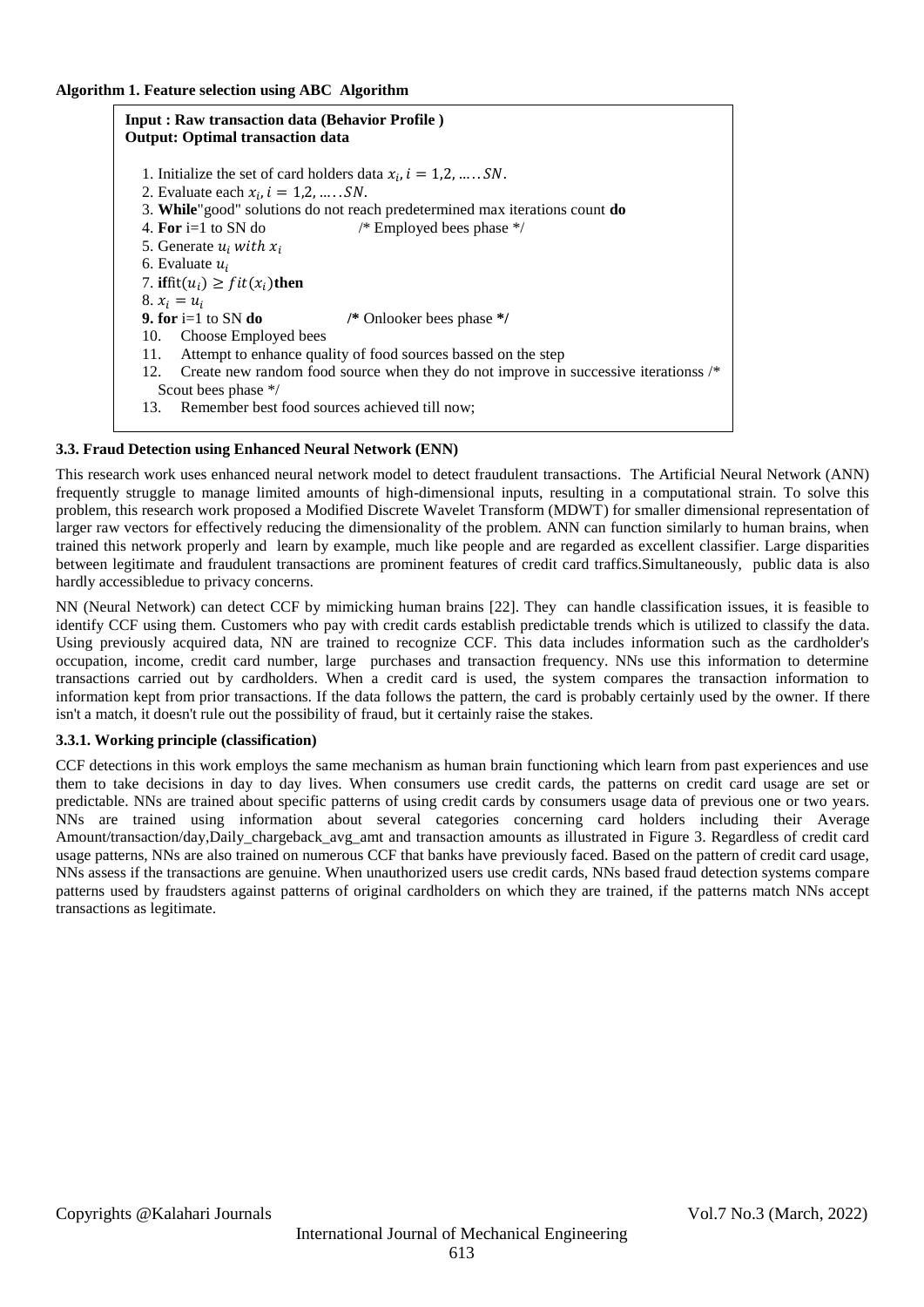#### **Figure. 3. Layer of Neural Network in Credit Card**

Transactions submitted for permissions are accompanied by authentication information including card account numbers and transaction attributes (amounts, merchant ids). Additional data fields from authorization system can be included in a feed (day). Banks, for the most part, do not keep logs of their authorization files and their credit card processing systems archive only transactions that are transmitted by merchants for settlements. Hence, data set of transactions was created using Bank's settlement files as only authorization information that had been archived in settlement files was accessible for model development.

#### **3.3.2. Fraud Detection**

Matching patterns do not mean that the transactions must exactly match patterns; rather, NN determine how close transactions are to the patterns; if there is a small difference, the transaction is fine; large differences imply an increase in the likelihood of illegal transaction and NN flag it as a faulty transaction. NN is programmed to provide outputs in the range of 0 to 1. If the NN produce output that is less than or equal to.6 or.7, then the transactions are lawful, but if the output is more than or equal to.7, the likelihood of the transaction being illegal increases. There are some times when legitimate user transactions are substantially different and there's also the possibility that criminals use a card that fits into the pattern for which NN is trained. Despite the fact that it is still uncommon, if the legitimate users are unable to execute transactions owing to these restrictions, it is not a matter of concern. When illegal persons obtain credit cards, they do not use them repeatedly on series of small transactions, but instead make singular or large purchases as quickly as possible. This contradicts the patterns that NN is trained on. History descriptors include information on how the card was used for transactions and how much money was paid into the account in the recent past. Other descriptions might include things like the card's issuance date (or most recent reissue). This might be useful in detecting NRI (non-receipt of issue) fraud.

## **3.3.3. Problem with the training of the neural network**

Existing NNs demand high-dimensional data as inputs, making it difficult to attain high dimensionalities and high transaction availability. A common option is to create derivative features for consumer behaviour patterns based on industry experience that match the consumers' behaviour habits. It is necessary to detect fraud in order to prevent it and investigate several legitimate consumer behaviour patterns as well as fraudster conduct patterns.

Average of transaction amounts, total amounts, differences between current transactions and average transaction amounts and other characteristics can be determined from raw data in selected time frames of inputs. These information can be used to depict relationships between user's transaction amounts and total transaction counts over a period of time. In specific cases, such derived attributes help in accurately describing user's transactional behaviours. In this research work, information entropy based diversity coefficients and wavelet signals were used to train NNs for minimizing error rates and efficiently detecting frauds.

#### **3.3.4.Modified Discrete Wavelet Transform based Neural Network (MDWT-NN)**

Analyzing wavelets can provide significant insights into the data's physical shape as it displays information in time and frequency domains. Studies have found that accurate data pre-processing using wavelet analysis allows models to reflect system's underlying properties. This work combines ANN with DWT (Discrete Wavelet Transform) where the combined i.e. (DWT-NN) method acquired capabilities of both wavelet analysis and ANNs and efficiently models non-linear and non-stationary time series. ANN integrations with DWT increases precisions of fraud detections. Figure 4 depicts a schematic of the established modeling technique.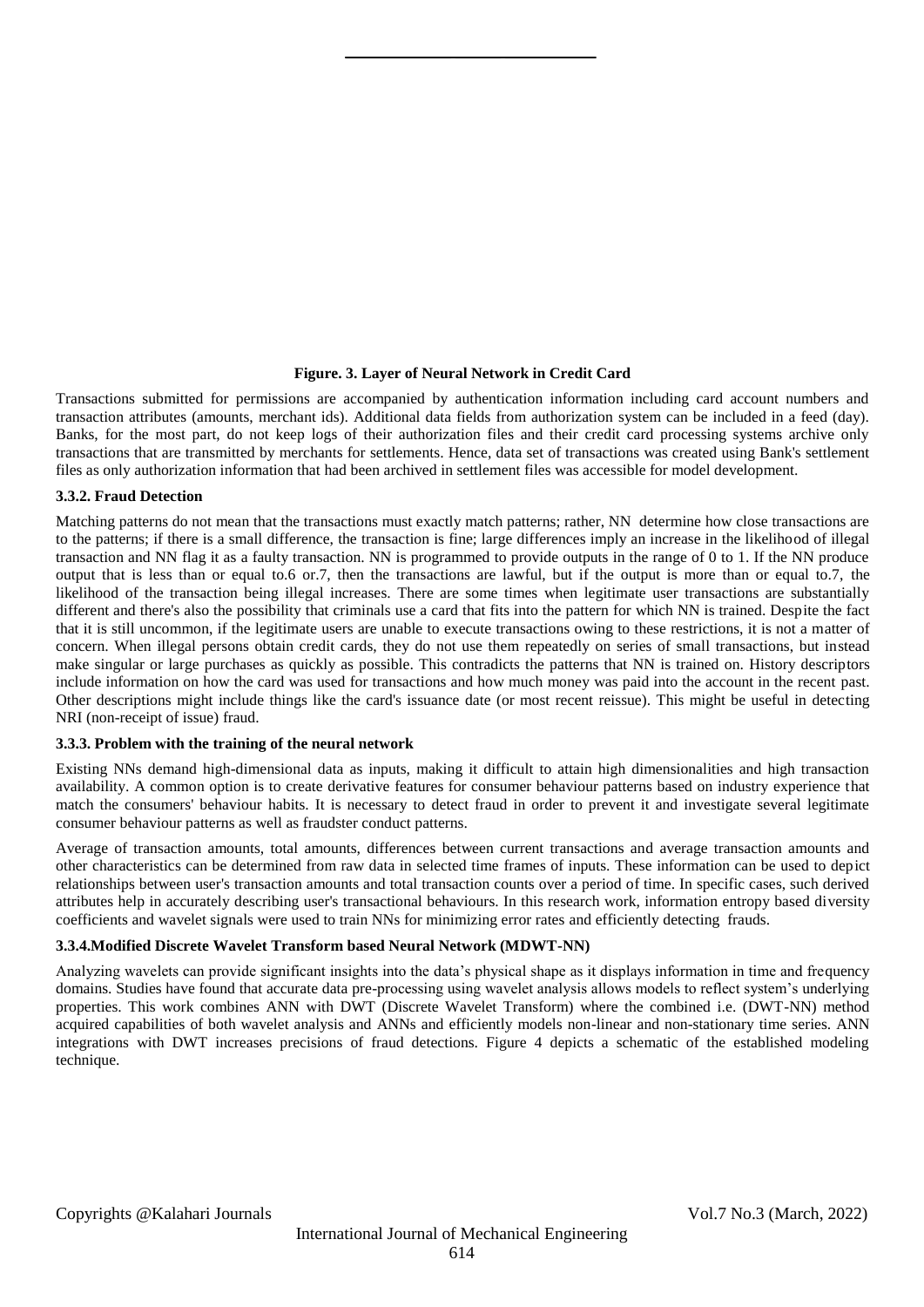#### **Figure. 4. Schematic of proposed MDWT-ANN models**

Hidden layer Output layer Input layer OSX00Modified Discrete Wavelet Transform 0Artificial Neural Network (ANN) Information entropy VU00E<sup>0</sup> Extracted W<sup>01</sup> Features -based diversity coefficient OSXE<sup>1111</sup> UV<sup>1</sup> <sup>1</sup> W(MDWT)<sup>12</sup> E<sup>2</sup> XOS222U2V<sup>2</sup> To optimize S<sup>0</sup> S<sup>1</sup> S<sup>2</sup>

 $\overline{\mathbf{v}}$ 

 $\overline{\mathbf{y}}$ 

DWT transforms signals by dividing signals into a number of sets, each of which are time series of coefficients characterising signal's temporal evolutions in the appropriate frequency bands. WTs (Wavelet transforms) as previously stated, are a mathematical paradigm for translating original data into the time-scale domain. Because most financial data are non-stationary, wavelet based models are appropriate models for analysing financial data.

Wavelet theories are based on Fourier analysis, where functions can be represented as sums of sine/cosine functions. Wavelets are functions of time t that obey wavelet's admissibility conditions or simple rules.

$$
C_{\varphi} = \int_0^{\infty} \frac{|\varphi(f)|}{f} df < \infty \tag{12}
$$

where  $\varphi(f)$  is the Fourier transform and a function of frequency f, of  $\varphi(t)$ . WTs are mathematical tools that can be used for complex tasks including image analysis and signal processing. When encountering non-stationary signals or signals localised by time/space/frequency, they can be handled using Fourier transforms. Within a function/family, there are two types of wavelets. Smoother and low frequency aspects of signals are described by father wavelet while high frequency and detailed components are described by mother wavelet. In a j-level wavelet decomposition,  $j=1,2,3,..., J$  symbolises the father wavelet and mother waveletrespectively:

$$
\phi_{j,k} = 2^{\left(\frac{-j}{2}\right)} \phi \left(t - \frac{2^j k}{2^j}\right) \tag{13}
$$
\n
$$
\varphi_{j,k} = 2^{\left(\frac{-j}{2}\right)} \phi \left(t - \frac{2^j k}{2^j}\right) \tag{14}
$$

Where J stands for largest scale supported by data points count and the two types of wavelets mentioned previously, namely father and mother wavelets and meets the following criteria:

$$
\int \varphi(t)dt = 1 \text{ and } \int \varphi(t)dt = 0 \tag{15}
$$

A wavelet analysis input, time series data or function f(t) can be constructed as a series of projections onto father and mother wavelets indexed by both $\{k\}$ ,  $k = \{0, 1, 2,...\}$  and by $\{S\} = 2j$ ,  $\{j=1, 2, 3,...\}$ . While examining actual discretely sampled data, a lattice for computations must be designed. In mathematics, using a dyadic expansion, as shown in Equation 1, is more convenient (15). The expansion coefficients are provided by the projections:

$$
S_{j,k} = \int \emptyset_{j,k} f(t) dt, \int \varphi_{j,k} f(t) dt, (16)
$$
  

$$
S_j(t) = \sum S_{j,k} \emptyset_{j,k}(t) and D_j(t) = \sum S_{j,k} \emptyset_{j,k}(t) (17)
$$

WTs are to compute coefficients of wavelet series approximations in Equation (17) for discrete signals, where smooth  $S_j(t)$  and details  $D_j(t)$  coefficients are the two types of coefficients. Detailed coefficients discover major characteristics in datasets, while smooth coefficients delve deep into data set's most important elements..

Copyrights @Kalahari Journals Vol.7 No.3 (March, 2022)

International Journal of Mechanical Engineering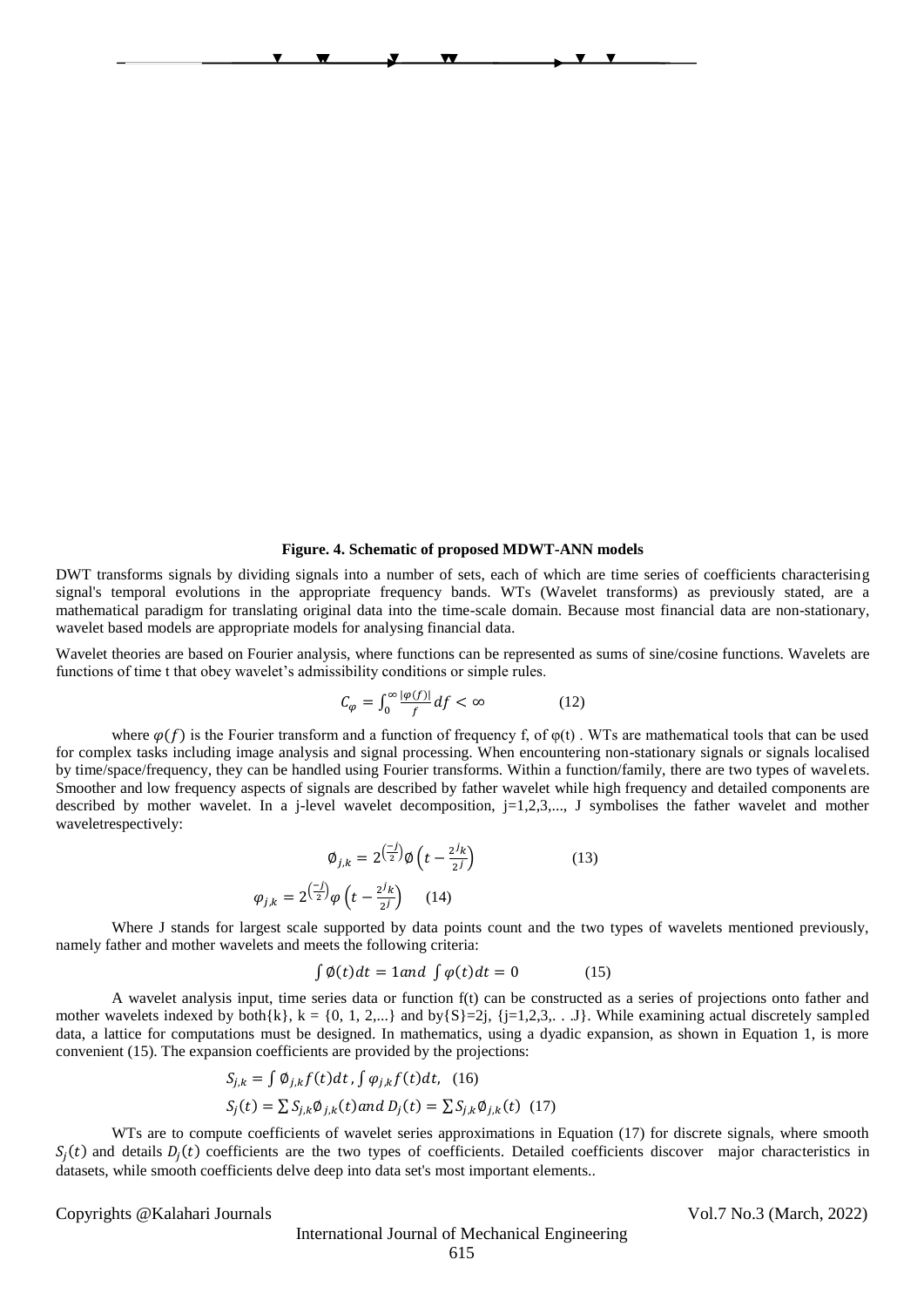The fact that DWT is shift variant in its transformations is the most serious possible flaw. The use of crucial sub-sampling (downsampling) in DWT result in shift variances. In this method, second wavelet coefficients at decompositions are removed mainly to limit the amount of data that needs to be evaluated while imposing inherent temporal frequency uncertainties of the study (Analyses become more certain about signal's frequency components but less certain about occurrence time). On the contrary wavelet coefficients are significantly dependant on their placement in sub-sampling lattices due to these crucial sub-sampling. As a result, the information entropy-based diversity co-efficient is introduced in this study to prevent shift variance problems.

### **Information entropy-based diversity coefficient**

Entropy is a measure of information content that may be described as an event's unpredictability. As a result, the higher the probability, the lower the unpredictability, implying that the information content is likewise minimal. When an event occurs with a chance of 100%, the unpredictability and information content are both zero. As a result, the suggested information entropy-based diversity coefficient takes use of a property of the entropy equation: the cross-entropy loss function, which is represented in equation (18), may quantify the quality of a classification model.

$$
J(\theta) = -\frac{1}{m} \sum_{i=1}^{m} \sum_{j=1}^{k} 1\{y_i = j\} \log \frac{e^{\epsilon_j^T x_i}}{\sum_{i=1}^{k} e^{\epsilon_j^T x_i}}
$$
(18)

It is not impossible to reduce storage and processing costs of linear systems for matrices that correspond to discretizations of higher-dimensional issues by using information entropy based diversity coefficients. When the information entropy-based diversity coefficients are smooth (as they often are), applying an MDWT on the factors and setting negligibly tiny entries to zero can save even more money. When compared to the quadratic loss function, the information entropy based diversity coefficient improves neural network training performance. The proposed MDWT-ANN models for detecting fraud in the provided dataset are represented by algorithm 2.

#### **Algorithm 2. The process of proposed MDWT-ANN models**

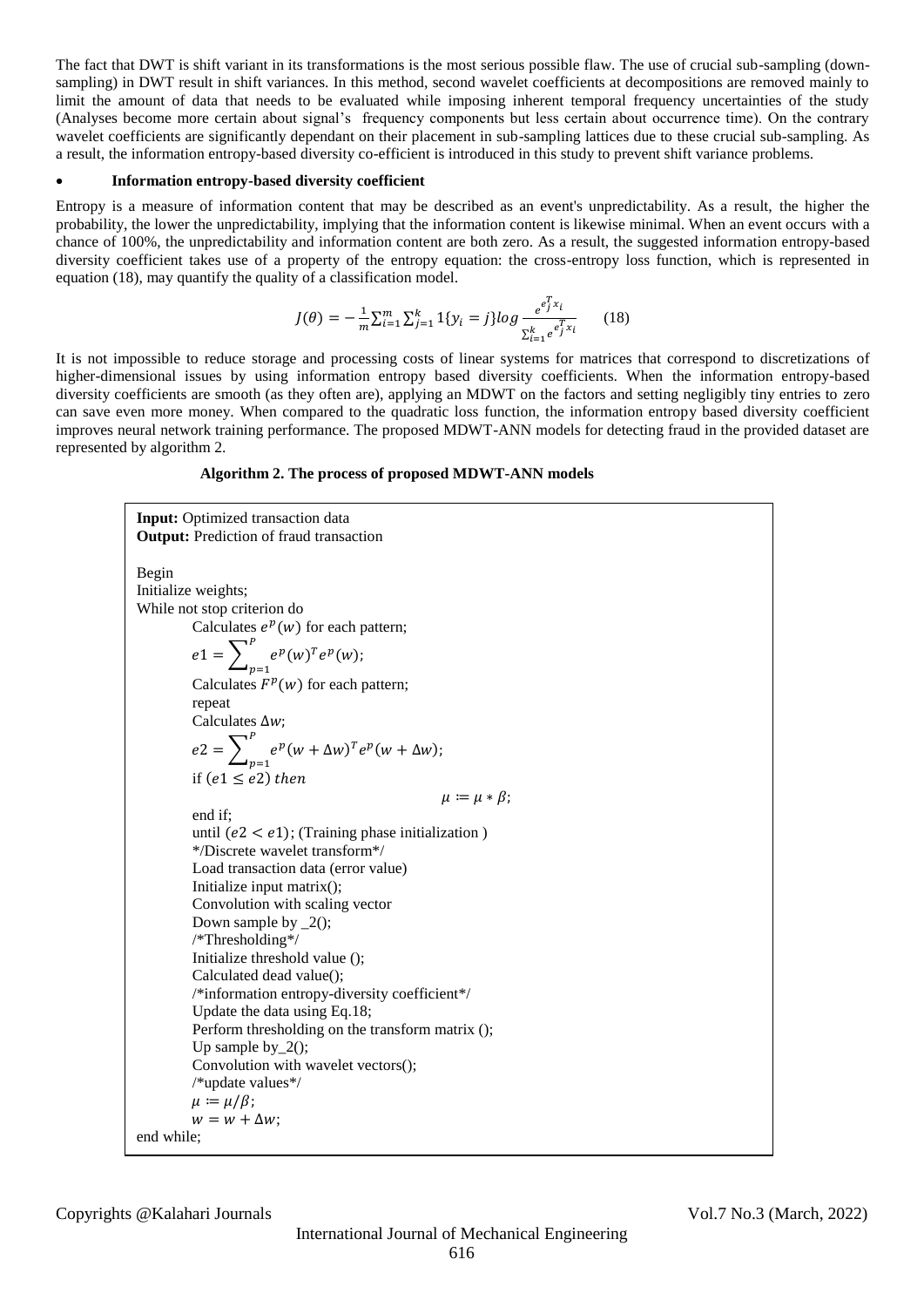#### **4. Performance Evaluation**

This section exhibits the performance of the method proposed in this work. First,the data set and set parameters are introduced . Then, the comparison results are illustrated . The MATLAB is used for evaluated.

#### **4.1. Dataset and Parameters**

Credit card data is not available for the general public with a few exceptions like <https://www.kaggle.com/shubhamjoshi2130of/abstract-data-set-for-credit-card-fraud-detection#creditcardcsvpresent.csv> which can be used for detection of CCF.

Transactional record's seven attributes were chosen for study namely Merchant\_id, AverageAmount/transaction/day, Daily chargeback avg\_amt, 6\_month\_avg\_chbk\_amt, 6-month\_chbk\_freq,Transaction\_amount, Total Number of declines/day.

The selected attributes were found to be effective for detecting transactional frauds. Transaction amounts/day was divided into SM (small) and AV (Average). In experiments, four merchant id were mentioned and amount frequencies denoted were LO (Low) and HI (High), amounts were divided into four segments: (0-200],(0-200], (1000-200] and (1000- 2000).The data used in experiments were pre-processed based on prior transformations.This proposed work is evaluated in terms of quality metrics of Accuracy, Precision ,Recall and F-measure.

Accuracy is calculated in terms of positives and negatives as follows:

 $Accuracy = (TP+TN)/(TP+TN+FP+FN)$  (19)

Precision is defined as the ratio of correctly found positive observations to all of the expected positive observations [23].

$$
Precision = TP/(TP + FP)
$$
 (20)

Recall is defined the ratio of correctly identified positive observations to the over-all observations in [23].

 $Recall = TP/(TP+FN)$  (21)

F-measureis defined as the weighted average of Precision as well as Recall [23]. As a result, it takes false positives and false negatives.

F-measure  $= 2*(Recall * Precision) / (Recall + Precision)$  (22)

**Table 2. Performance results of the proposed and existing methods**

| <b>Metrics</b>   | TAS     | <b>LGBPs</b> | <b>LGBP-ENN</b> |
|------------------|---------|--------------|-----------------|
| Accuracy         | 85.1500 | 90.60        | 93.100          |
| <b>Precision</b> | 82.0190 | 90.4336      | 93.9557         |
| Recall           | 84.230  | 90.7285      | 91.1612         |
| <b>F-measure</b> | 83.0060 | 90.5808      | 92.537          |

Table 2 tabulates performances of the suggested technique with existing methods and it can be clearly identified from table values that the suggested technique outperforms other methods.



**Figure 5. Accuracy comparison between the proposed and existing fraud detection technique**

The figure 5 illustrates the Accuracy performances of the proposed LGBP-ENN and existing LGBP and TAS fraud detection techniques where LGBP-ENN's performance is better than the other two techniques.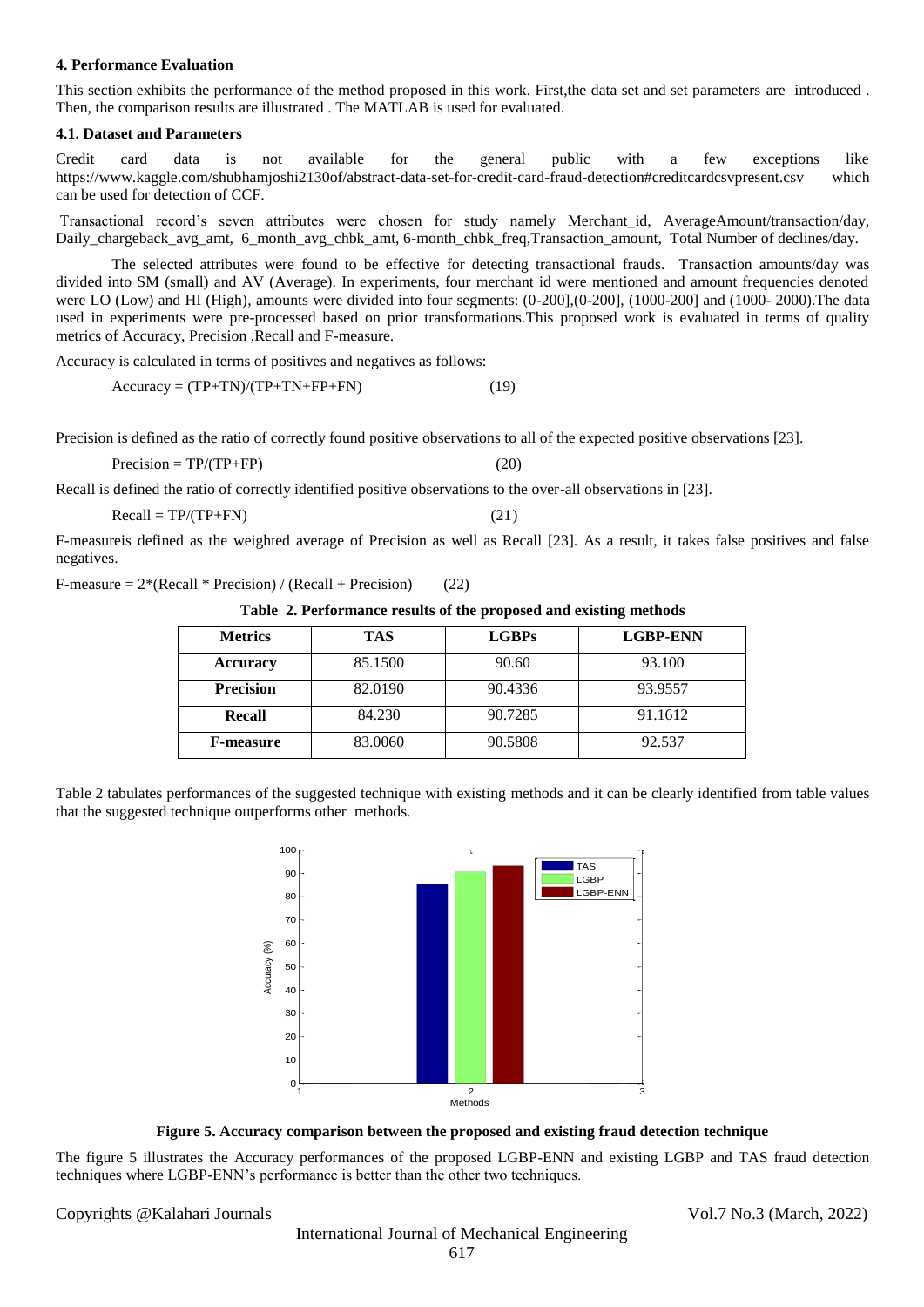

**Figure 6. Precision comparison between the proposed and existing fraud detection technique**

The figure 6 examines the precision comparisons between the suggested and existing fraud detection techniques. It can be observed from the graph that the suggested method performs better in terms of detecting fraudulent transactions.



**Figure 7. Recall comparison between the proposed and existing fraud detection technique**

The figure 7 illustratesrecall performance values of the proposed LGBP-ENN and existing LGBP and TAS fraud detection techniques where LGBP-ENN's performance is better than the other two techniques as optimizations based feature selections are proposed in this work for reducing complexity for classifiers. The proposed ABC have higher selection rates in their attribute selections for fraud detection. Finally when compared to existing LGBP and TAS methods, the proposed LGBP-ENN based model considers diversity of user's behaviors and provides best detection rates.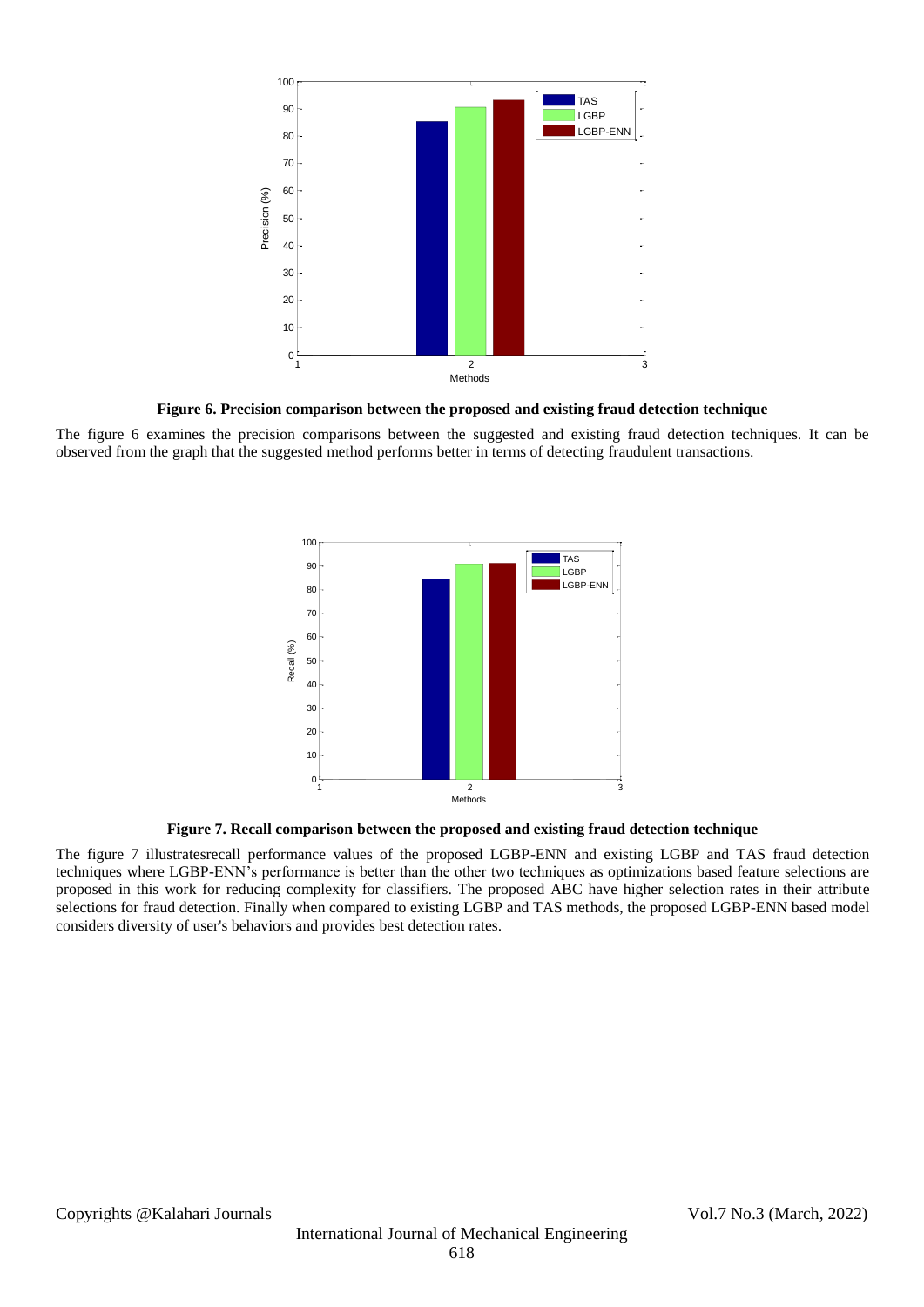

**Figure 8. F-measure comparison between the proposed and existing fraud detection technique**

The suggested and existing fraud detection techniques are compared using the F-measure in Figure 8. The harmonic mean of precision is given by the F-measure and the fraud and non-fraud accuracies are given by recall. In comparison to the existing LGBP-ENN method, it concludes that the proposed LGBP-ENN method provides best detection of CCF than existing LGBP and TAS techniques.

## **5. Conclusion**

A transaction-based fraud detection approach based on ABC and ENN is proposed in this paper. A recent behavioural profile of a cardholder is built using the behavioural patterns of comparable cardholders. User's BPs are derived from their transaction data in this approach and utilized for detecting transaction frauds in online transactions. The transaction level credit card dataset was utilised to pick relevant features using an ABC based feature selection method. ENN based classifications are utilised to detect fraudulent accounts and a feature selection approach is employed to increase the accuracy of the findings. The variety of a user's transaction behaviour is measured using an information entropy-based diversity coefficient. From the experimental results, the proposed method shows better performance and effectiveness in detecting fraudulent transactions. Further this work is focused on improving the advanced optimization algorithm to improving the performance of the fraud detection.

# **REFERENCES**

- 1. Tripathi, K. K., & Pavaskar, M. A. (2012). Survey on credit card fraud detection methods. *International Journal of Emerging Technology and Advanced Engineering*, *2*(11), 721-726.
- 2. Chen, R. C., Chiu, M. L., Huang, Y. L., & Chen, L. T. (2004, August). Detecting credit card fraud by using questionnaireresponded transaction model based on support vector machines. In *International Conference on Intelligent Data Engineering and Automated Learning* (pp. 800-806). Springer, Berlin, Heidelberg.
- 3. Sahin, Y., & Duman, E. (2011, June). Detecting credit card fraud by ANN and logistic regression. In 2011 International Symposium on Innovations in Intelligent Systems and Applications (pp. 315-319). IEEE.
- 4. Chaudhary, K., Yadav, J., & Mallick, B. (2012). A review of fraud detection techniques: Credit card. *International Journal of Computer Applications*, *45*(1), 39-44.
- 5. Şahin, Y. G., & Duman, E. (2011). Detecting credit card fraud by decision trees and support vector machines.
- 6. Duman, E., & Sahin, Y. (2016). A comparison of classification models on credit card fraud detection with respect to costbased performance metrics. *Use of Risk Analysis in Computer-Aided Persuasion. NATO Science for Peace and Security Series E: Human and Societal Dynamics*, *88*, 88-99.
- 7. Sahin, Y., Bulkan, S., & Duman, E. (2013). A cost-sensitive decision tree approach for fraud detection. *Expert Systems with Applications*, *40*(15), 5916-5923.
- 8. Özçelik, M. H., Duman, E., Işik, M., & Çevik, T. (2010, June). Improving a credit card fraud detection system using genetic algorithm. In *2010 International Conference on Networking and Information Technology* (pp. 436-440). IEEE.
- 9. Whitrow, C., Hand, D. J., Juszczak, P., Weston, D., & Adams, N. M. (2009). Transaction aggregation as a strategy for credit card fraud detection. *Data mining and knowledge discovery*, *18*(1), 30-55.
- 10. Bahnsen, A. C., Aouada, D., Stojanovic, A., & Ottersten, B. (2016). Feature engineering strategies for credit card fraud detection. *Expert Systems with Applications*, *51*, 134-142.
- 11. Van Vlasselaer, V., Bravo, C., Caelen, O., Eliassi-Rad, T., Akoglu, L., Snoeck, M., & Baesens, B. (2015). APATE: A novel approach for automated credit card transaction fraud detection using network-based extensions. *Decision Support Systems*, *75*, 38-48.
- 12. Jha, S., Guillen, M., & Westland, J. C. (2012). Employing transaction aggregation strategy to detect credit card fraud. *Expert systems with applications*, *39*(16), 12650-12657.